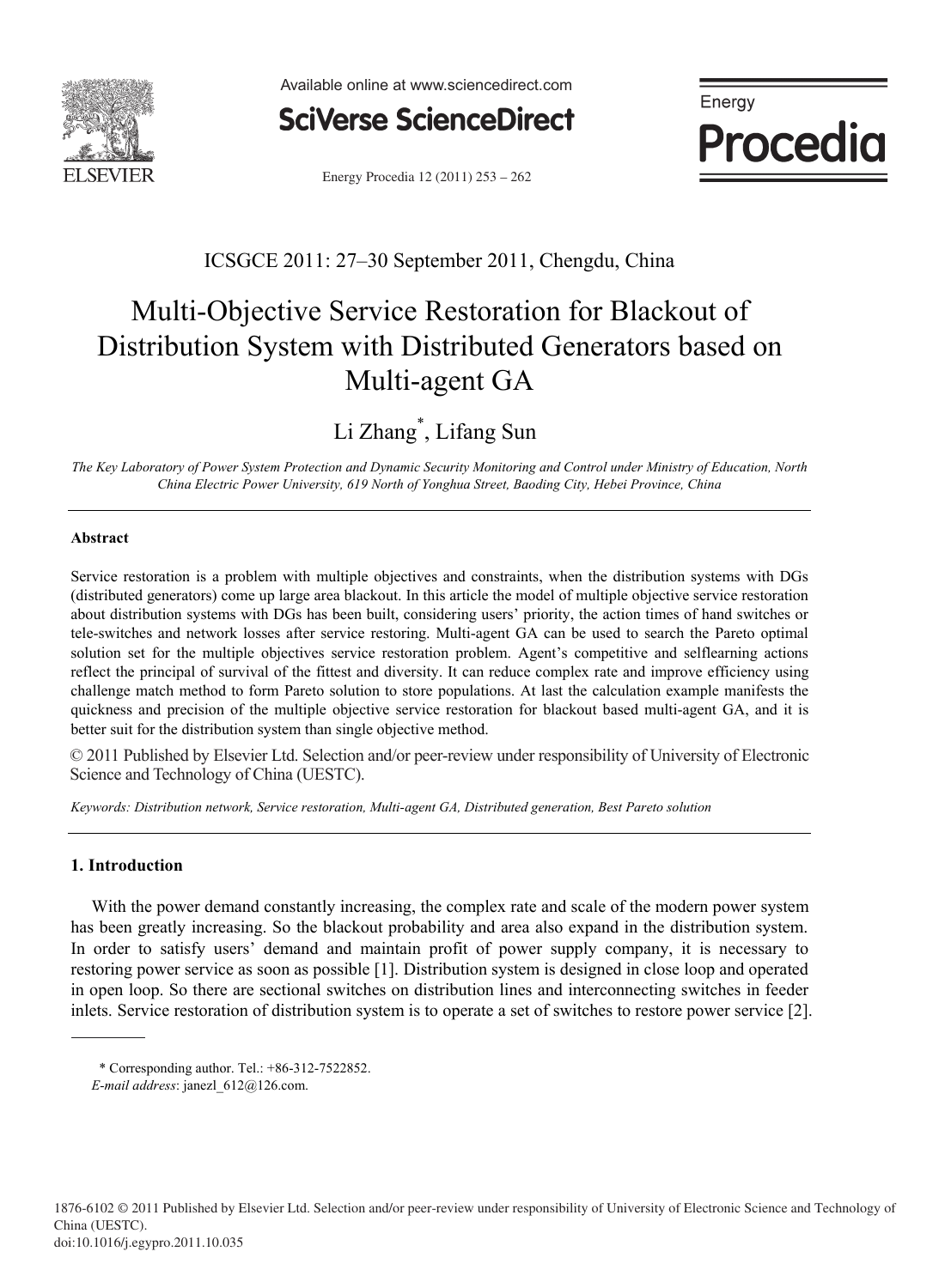But there are some questions to be noticed in the process of service restoration:

- ⑴ Try best to restore service.
- ⑵ The time of running program is as short as possible.
- ⑶ Satisfy the constraints of distribution system.
- ⑷ The least times of switches are operated.
- ⑸ Consider priority of loads.
- ⑹ The network losses are as small as possible after service restoring.

Now DG technology has rapidly expand on the world. Based on the transmission system surport, it can bring in DGs in the distribution system near users side. Users can get reliable power with using existing resources and devices. Inserting DGs can not change the structure of distribution system, and delay the large investment for upgrade lines. Meanwhile, it can effective improve reliability of transmission system and increase quality of supply. After the distribution system with DGs faulting, DGs can keep on supplying power in the manner of isolated island of electricity [3-7].

To solve distribution system service restoration problem, there are a lot of methods, for example, simulated annealing algorithm (SA), genetic algorithm (GA), tabu search algorithm and so on[8]. But most of methods are in the form of single objective or multiple objective weighting to single objective. Single objective can not wholly reflect real demand of distribution system service restoration, and weighting method is more dependent on personal experience. It must be as soon as possible for service restoration, but the speed algorithm for multiple objective is not enough quick. In this article Multi-agent GA for multiple objective service restoration has proposed, considered matters in service restoration. Multi-agent GA can be used to search the best Pareto solution set for the multiple objectives service restoration problem, considering users' priority, the action times of hand switches or tele-switches and network losses after service restoring. Agent's competitive and self-learning actions reflect the principal of survival of the fittest and diversity. It can reduce complex rate and improve efficiency using challenge match method to form Pareto solution to store populations. The purpose of the multiple objective service restoration is try to search as many solutions as possible in the quick speed, and offer a solution as service restoration case according real condition for decision maker.

#### **2. Mathematical model for large-scale blackout restoration in distribution system with DGs**

#### *2.1. Simplification for distribution system topology structure*

Distribution system net can be treated as a kind of figure. Feeder switches are as nodes of the figure and the feeders are as sides[2]. Using equivalent load model stands for load between two switches. Then distribution system net mathematical model can be got. When there is a fault in distribution system, DGs supply power in the form of isolated island of electricity with opening GDs' grid-connected switches.

#### *2.2. Mathematics model for service restoration in distribution system with dgs*

#### (1) Objective Function

When large scale blackout happens, it is an important aspect that how to restore loads as many as possible, considering users' loads priority. So restoring loads capacities are used as to objective function:

$$
Max \ f = \sum_{i \in N} \lambda Li \tag{1}
$$

where *N* is as  $\{1,2,3,\ldots\}$ ; *Li* is the capacity for the *i*th restoring load;  $\lambda$  is the *i*th load priority.

The direct purpose for network reconfiguration is to reduce net losses in normal condition of